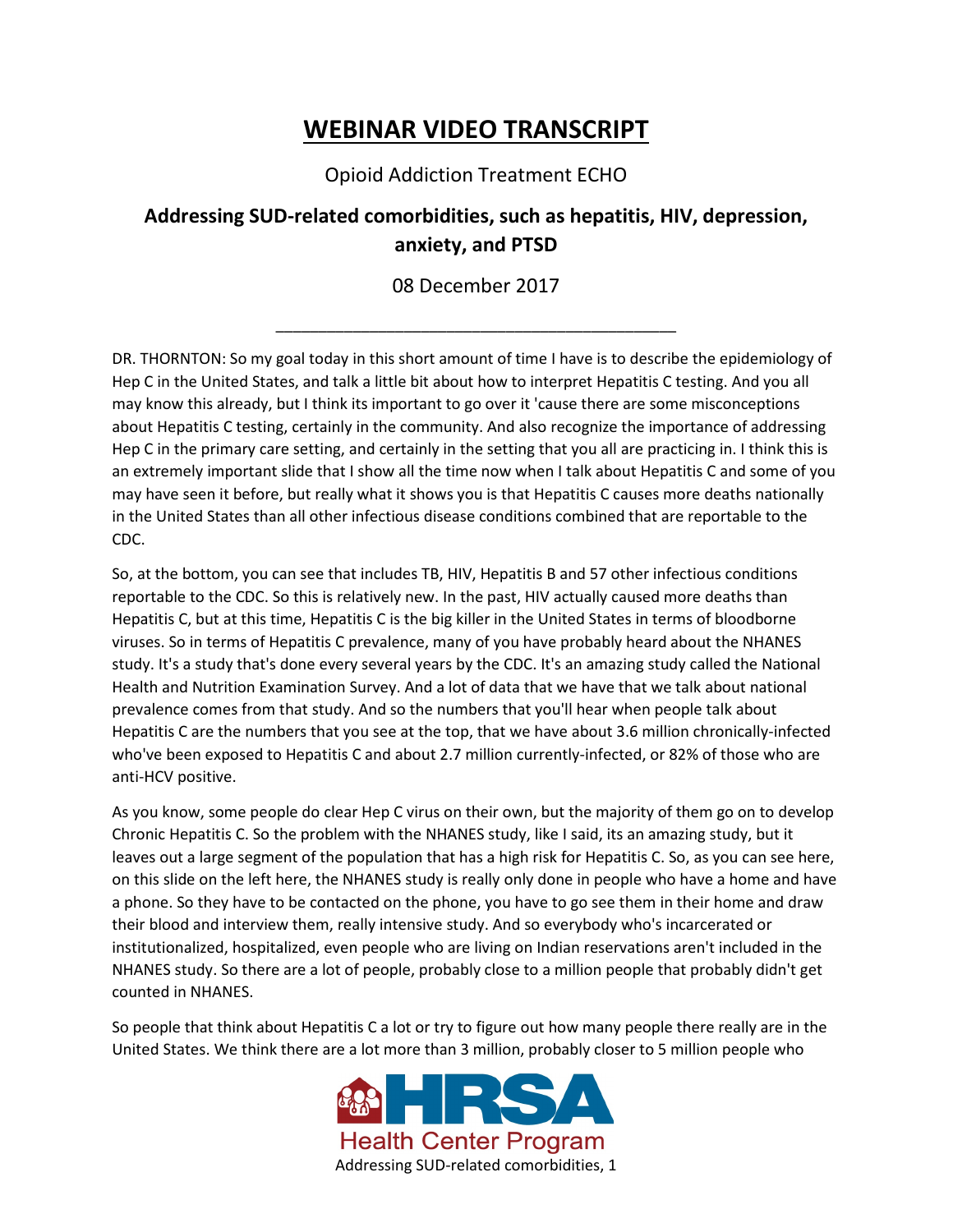have Chronic Hepatitis C. So from the NHANES study, every year when they would evaluate this Hepatitis C antibody prevalence the people that were born between 1945 and '65 had a higher prevalence than the general population, and this prompted the CDC to make the recommendation for anybody who was born during this, we call it birth cohort testing, be tested for Hepatitis C at least once, and then if there are no ongoing risk factors to not be tested again.

The important thing that I like to tell people about this birth cohort testing, it's super-important that what we use to think about this group of people is that it was probably due to behavior because there was a lot of experimental injection drug use in the '60s, there was a lot of high-risk sexual behavior, there was the Vietnam War, there was all those things that were going on that people were doing, doing things that were putting them at risk for getting exposed to Hepatitis C. But what we found out from genetic studies of genotype 1A, which is the most common virus in the United States, is that the peak of transmission of that virus was in the '50s and so the thinking now is that a lot of people that got exposed in this birth cohort were actually exposed through the healthcare system in the United States. So it was before we were using disposable syringes, and it takes us sort of out of the realm of behavior and into the realm of you just got infected because you were at your doctor's office.

So when I talk to people about Hep C testing they don't wanna get it because they say they've never had a risk, you really need to let them know about that particular fact about the birth cohort. So there's been-- You know, the number of Hepatitis C cases went down dramatically after the virus was discovered in 1989 in the blood test. We had a blood test for Hepatitis C and the blood supply actually became clean in about 1992. The number of acute cases went down dramatically, but unfortunately, starting around 2010, the number of acute cases has been rising steadily over time and this is all due to the opiate epidemic and the epidemic of injection drug use. So the people that are now getting infected with Hepatitis C are a lot of young people, a lot of young people in rural areas, really all over the country who are starting to inject for the first time. So this doesn't have '16 and '17 on it, but it's continuing to rise. There's been absolutely no sign that this is going down.

So I just wanna talk briefly about what I think are the really important things that people can do in their own clinics in the primary care setting. Screening for Hepatitis C is super-important. I gave a talk that goes through all of this which I'm not gonna do today, obviously, but screening for Hepatitis C certainly in the settings that you're in is really, really, really important. Most of the people that have Hepatitis C in the country don't know they have it. At least 50% and maybe up to 75% of people who have Hepatitis C have never been tested, so that's one place where you guys could actually make a huge difference.

If you discover that someone has Hepatitis C you really need to counsel them on modifiable risk factors like alcohol use, which is probably the biggest one, to counsel people about the effect of alcohol on Hepatitis C. You really need to be able to evaluate how bad is their liver disease and a couple of other things that are really important when you diagnose somebody with Hepatitis C. And then, of course, getting them into treatment and I'll talk more about that.

So this is what I just mentioned that at least 50% of people who have Hepatitis C are not aware of their infection. So as I mentioned earlier, probably a lot of people know this, but I think it's important to understand about Hepatitis C testing and the most important take-away from this slide, and this is

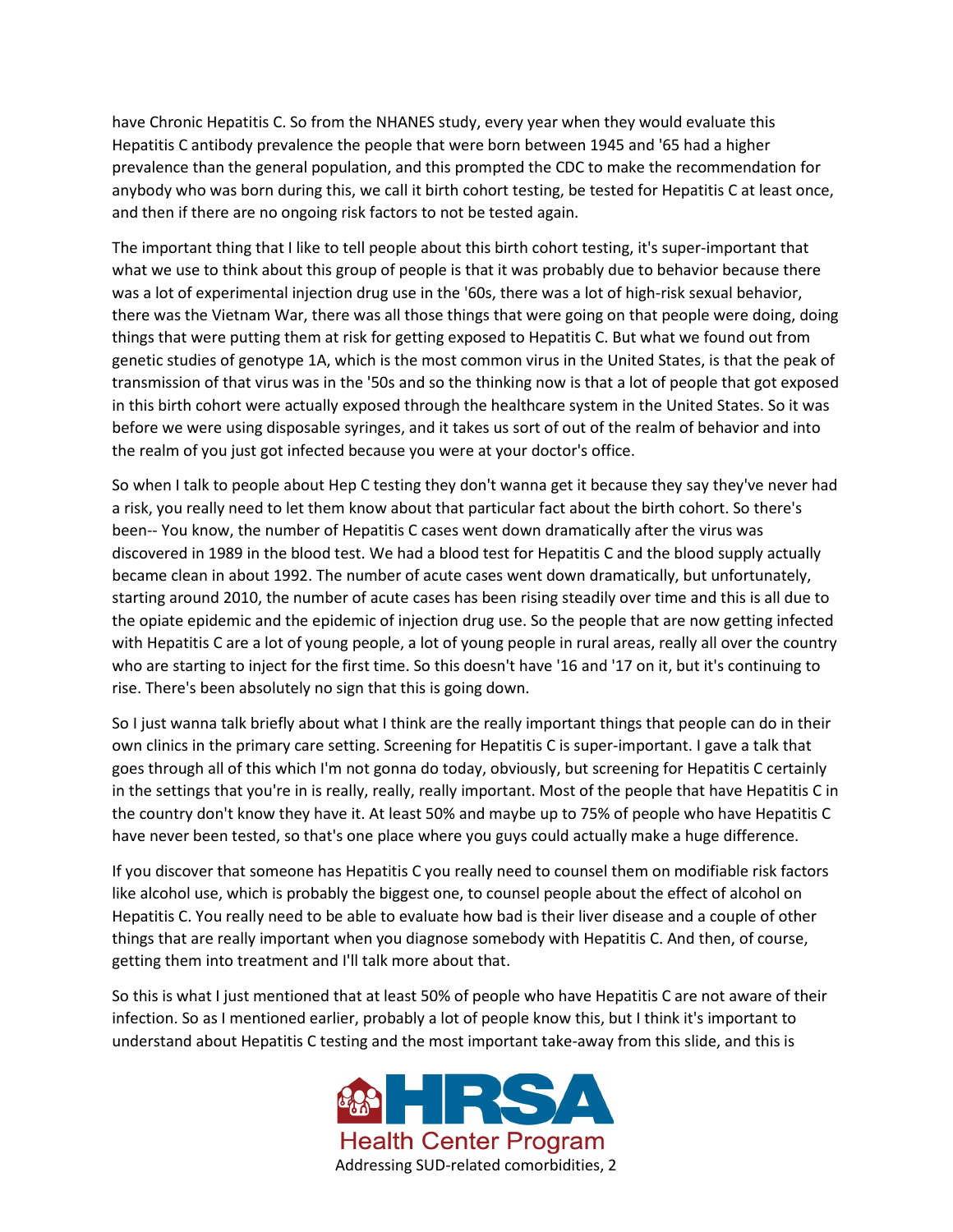available from the CDC, is that if you have a reactive antibody to Hepatitis C that you can't stop there. A lot of people get tested for Hep C, their antibody's reactive and they're told they have Hepatitis C and that's not true. You have to actually go on to do confirmation. So the way you confirm a Chronic Hepatitis C infection is by checking for the virus itself, the HCV RNA, and if they have the HCV RNA then they are considered to have Chronic or Current Hepatitis C infection and need to be linked to care and treated.

If they have a reactive antibody, but their RNA is negative, it could mean a couple of things. Most commonly it means that someone cleared the virus on their own. They're still at risk for getting Hep C again, but about 25% of people who get exposed to the virus can clear it on their own. And if they have no antibody then it means that they, the most common reason is that they've never been exposed to Hepatitis C.

So I just wanna talk briefly. This is a crazy slide, which now it keeps coming off the other end over here. So I started treating Hepatitis C back here, and over the last 10 to 15 years there's been a dramatic-- There's been a revolution basically in the treatment of Hepatitis C. This is 2011, there was the introduction of these two protease inhibitors, which were the first sort of-- What we'd call them in HIV were designer drugs, these drugs that were designed to basically stop the replication of the Hepatitis C virus. These weren't so easy to use, but over the next couple of years until 2014 we were using these protease inhibitors along with interferon, but in 2014 the release of this drug called ledipasvir/sofosbuvir or Harvoni came out, and at that point we were able to treat everybody with noninterferon containing regimens. So all oral, very easy to tolerate.

The usual duration of treatment now for Hepatitis C is about 12 weeks. It can be as short as eight and as long as 24, but 12 is the average. And the cure rates for these medications are way above 90%. So Hepatitis C is an incredibly treatable disease, and curable disease at this time. And another thing that I think you can talk to people about, even if you don't treat yourself, to really get them hooked up to treatment because they can get treated in three months, get cured, and they never have to worry about their Hepatitis C again, so really, really important time in Hepatitis C right now.

So what do we get when we treat somebody's Hep C? This was actually data from the interferon era, but we know that it's gonna be the same with treating somebody with non-interferon containing regimens. So this was in patients who were already cirrhotic when they got treated and this study looked at, over the next 10 years, there was a 70% reduction in liver cancer. A 50% reduction in all-cause mortality, which was not really expected but a very, very important thing because Hep C does impact people not only in their liver, but in all their health in general. And then a 90% reduction in liver failure. So we have a really great test, we can test people. We have amazing medications.

We have a ton of untreated patients and we have a ton of undiagnosed patients. So this was also from NHANES. This is considered the best information we have about the cascade of care. That there are a lot of people undiagnosed. So only, at least, half of them tested. Fewer referred to care, and as you go down this you can see that there-- This is old data, so this is from about 2012 so this is gonna be a lot higher now, but everybody truly believes that this cascade has really not changed that much even with the introduction of these medications, unfortunately.

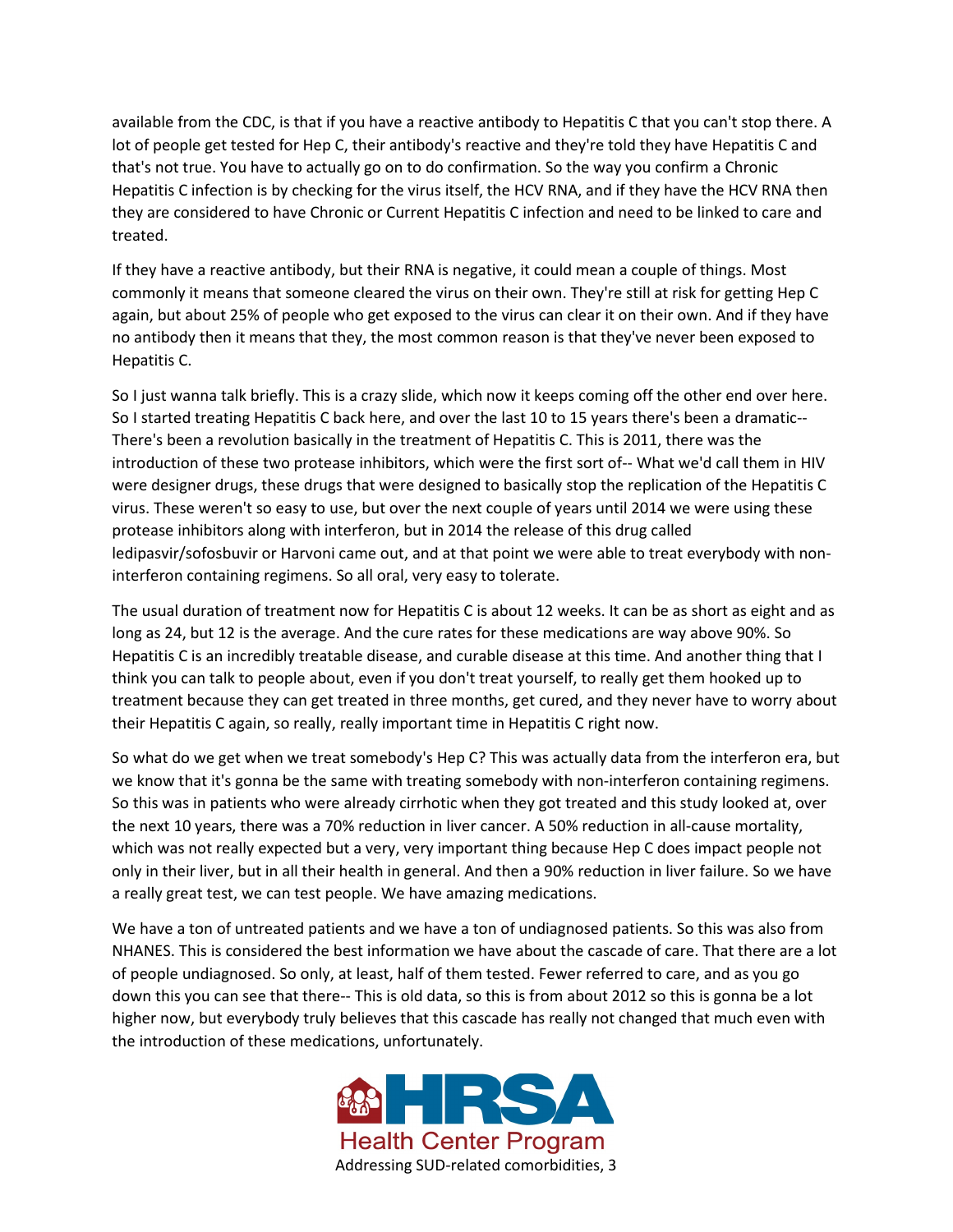So I just want to mention to you just really briefly that when we were using interferon that we would not treat people who were actively injecting drugs because it was too dangerous. Interferon was a very dangerous drug to use in general. But now that we have these new oral medications, there's a lot of push to try to treat people who are currently in treatment for drug use. Certainly, people who are on medication-resistant therapy, but also treating in people who actively inject.

And it's been still very limited because of a lot of reasons that you can imagine. That you talk a lot about on this network about stigma. Insurance companies can use drug use as a criteria for treatment exclusion. A lot of people are incarcerated in prisons where treatment is limited. The current guidelines for Hepatitis C treatment recommend that people who inject drugs be treated for Hepatitis C. And we know from a lot of studies now that you can successfully treat in this population and get very higher cure rates and good treatment completion rates.

So, that's my last side. I'm sorry I went very quickly through those

So I wanted to let you know that there are a lot of people that are working in settings where certainly in addiction treatment settings where they're also treating the patients Hepatitis C, which I think would be ideal. If we could do all of these things at once you can really make an impact. One of the things that we've found in treating people who are currently injecting is that actually gets them into the medical care system in ways that they had never had access before. And it's a real motivator, I think, for people to stay engaged in care and when they're treating the Hepatitis C they'll often get engaged in treatment of their addiction, as well. So it's a place where I think you can help people in many different ways in one setting. So I'm happy to answer any-- Can like I have--

MODERATOR: Yeah. Yeah, yeah, yeah.

DR. THORNTON: Yeah.

MODERATOR: Yeah, just go ahead and do a few minutes of questions. Dr. Thornton has to leave to go back over to the hospital so let's go ahead and have a little discussion now before we move on to Dr. Hager's talk.

DR. THORNTON: I'm gonna take off.

MODERATOR: Yeah.

DR. THORNTON: Okay. How about questions or comments for Dr. Thornton?

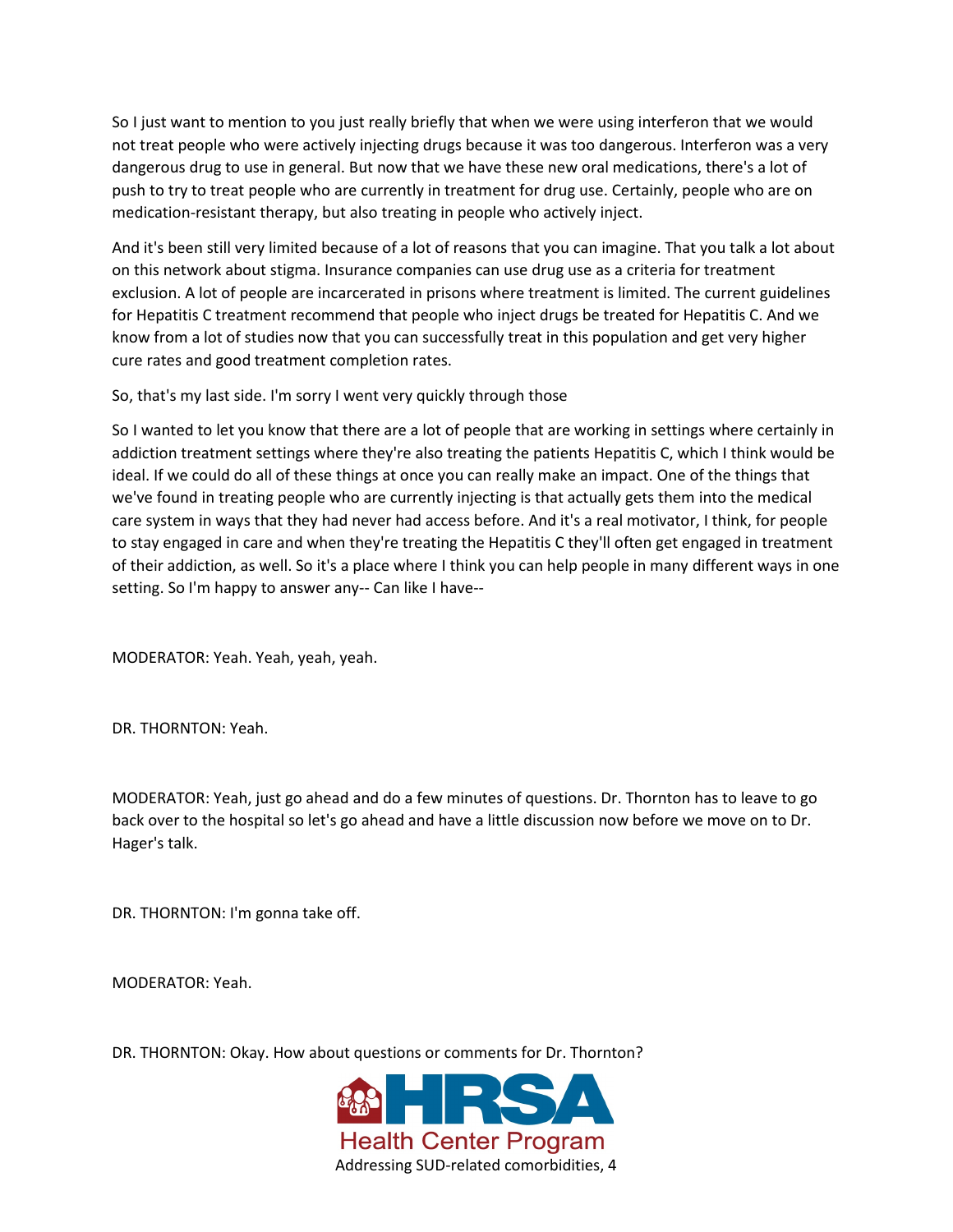I have a question.

Yes, Casey.

Oh, sorry. Is that?

Hi.

Is it me or her?

Let's see, go ahead, Casey, and then whoever else is trying to talk will go next.

Okay, so we test people for Hepatitis C anytime they come in to our MAT program, but when we refer out we're having-- Refer to Hepatitis C treatment providers we're having a lot of pushback about, they want somebody to be off of Vivitrol or off of suboxone for six months before they'll start treatment. And I'm wondering if there's any way to advocate for these patients or provide some information to these providers to get them that treatment for Hepatitis C while they're on Vivitrol or something.

That's a great question. I mean, there's absolutely no evidence to support that-- To support people doing that. Sometimes it comes from the insurance companies. Sometimes it comes from the providers themselves, but there's a lot of evidence now that treating in that population, you do not need to wait. There's no reason to defer treatment. I have a talk that Ken Page, one of our colleagues, has been giving about the data behind treatment, in a drug-using population and I can send that to you if somebody connects me to you. That's one of the reasons I really think that the real way that these patients are gonna get treated is if people start doing it in their own setting. And you can learn how to do it. It's not that hard. It's hard up front, making the decision about what drug to use and things like that, but after that it's really straight-forward. These drugs have no side effects. You have to monitor people every month on them, but it's something that can be easily done in the setting, in the addiction treatment center.

Great, thanks, Casey. And then, Laurel, where you the other one who wanted to say something or ask a question?

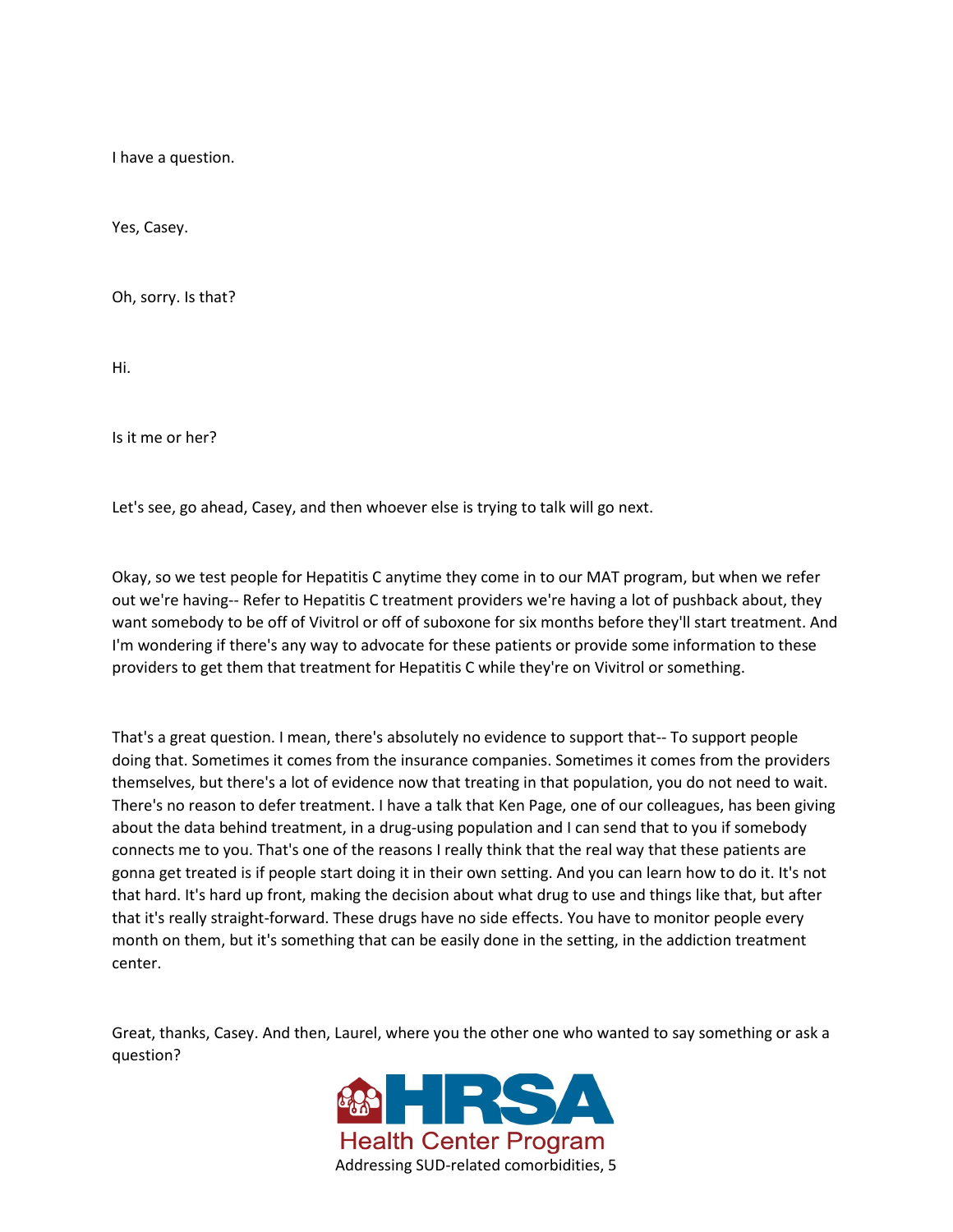Yeah, I just wanted to clarify. So when I do testing for HCV, we always do the antibody, of course, and then if it's positive then we do the RNA and look for both the number of virus, but also the genotype. And if the virus, if it says that it's not detectable then we kind of leave it at that point. We don't go back then later on and recheck. We just figure that they cleared the virus. Are we correct in that point?

That's basically the correct assumption. The only caveat is that if you're working in a population where people are becoming or exposed on a regular basis, people can clear the virus on their own and then get the virus again. And in that first sort of six-month period when people get exposed to the virus, sometimes the viral load can go way up and then way down and then way up, and it's very unpredictable. So I would say if you're working in a high-risk population that you should probably check six months later, as well. If it's negative, check them again in six months.

Okay. Thank you, appreciate it.

You're welcome.

Great, maybe one more question or comment? Josh.

Yeah, my question is, a lot of our patients have Medicaid and so they're able to receive the treatment, but we do have some patients who do not have Medicaid and I was wondering are there any programs that can assist in paying for the treatment because I know without the Medicaid it's very expensive.

Yeah, that's a great question. So if somebody has no insurance, which is pretty rare around here anymore, but if they absolutely have no insurance there's patient assistance programs that will get them the medications for free. So if you have insurance and it denies you it's more complicated, but if they absolutely do not have healthcare insurance then we could get them the medications for free.

Awesome, thank you.

Welcome.

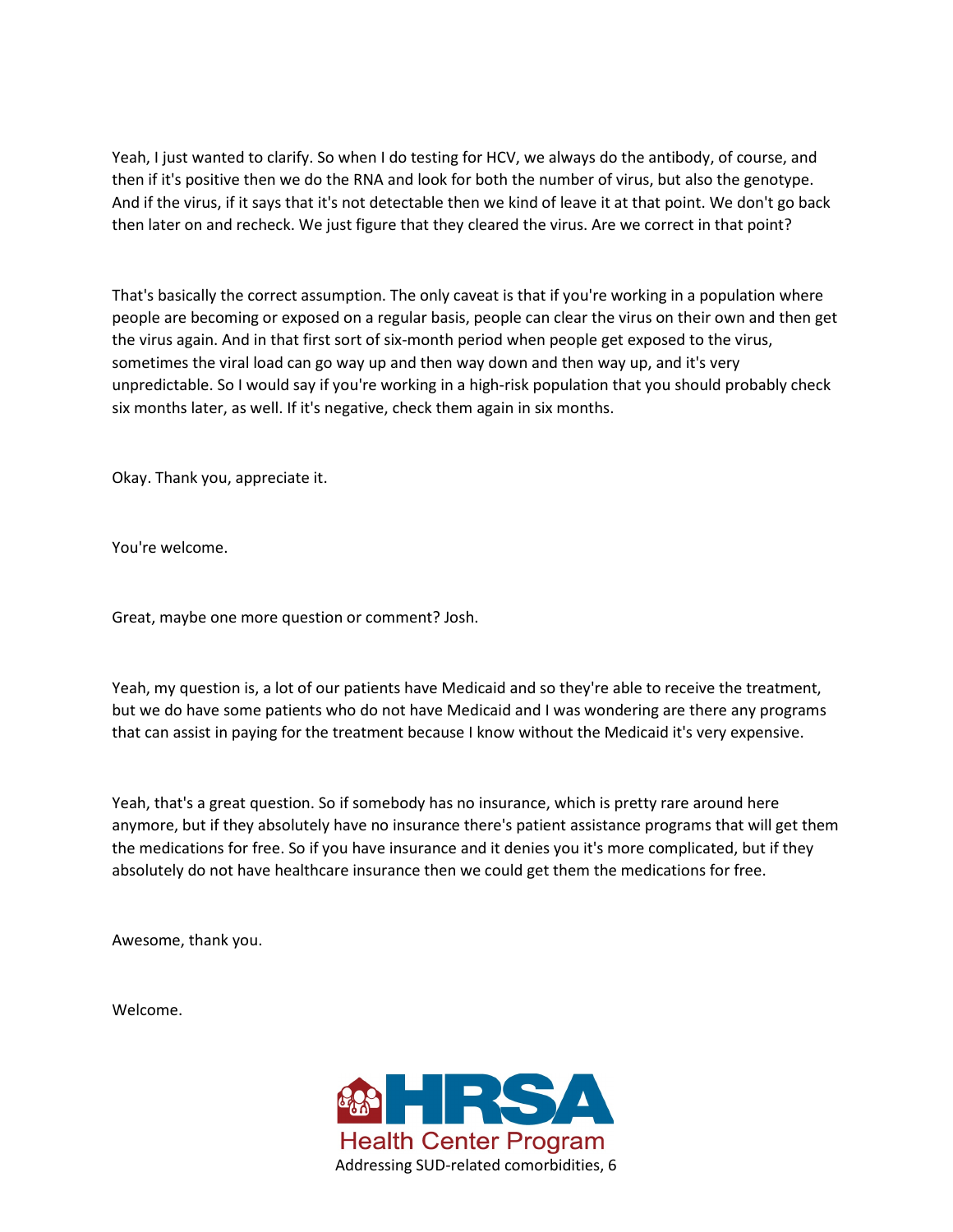So, Josh, is there a way we can help you with that? Do you wanna maybe email Crystal and we can send you more information about how to access the patient assistance?

Oh, that would be great.

Hi.

This is Brent with the psychiatry. Before you take off, I was just wondering what the estimates are for the rate of reinfection after treatment with one of these agents?

That's a great question. So it's being studied and there's more and more data coming out, but it looks like about 5%, which is-- You have to expect that people are gonna get reinfected if they're continuing to inject, but it's lower-- I mean, for me, then your curing 95% of the people and getting rid of it.

Right, right, yeah. The glass is 95% full.

Yeah, exactly.

5% over the next year?

5% per year, right?

Per year, okay, thank you.

Yeah.

Great, thank you so much, Karla.

You're welcome.

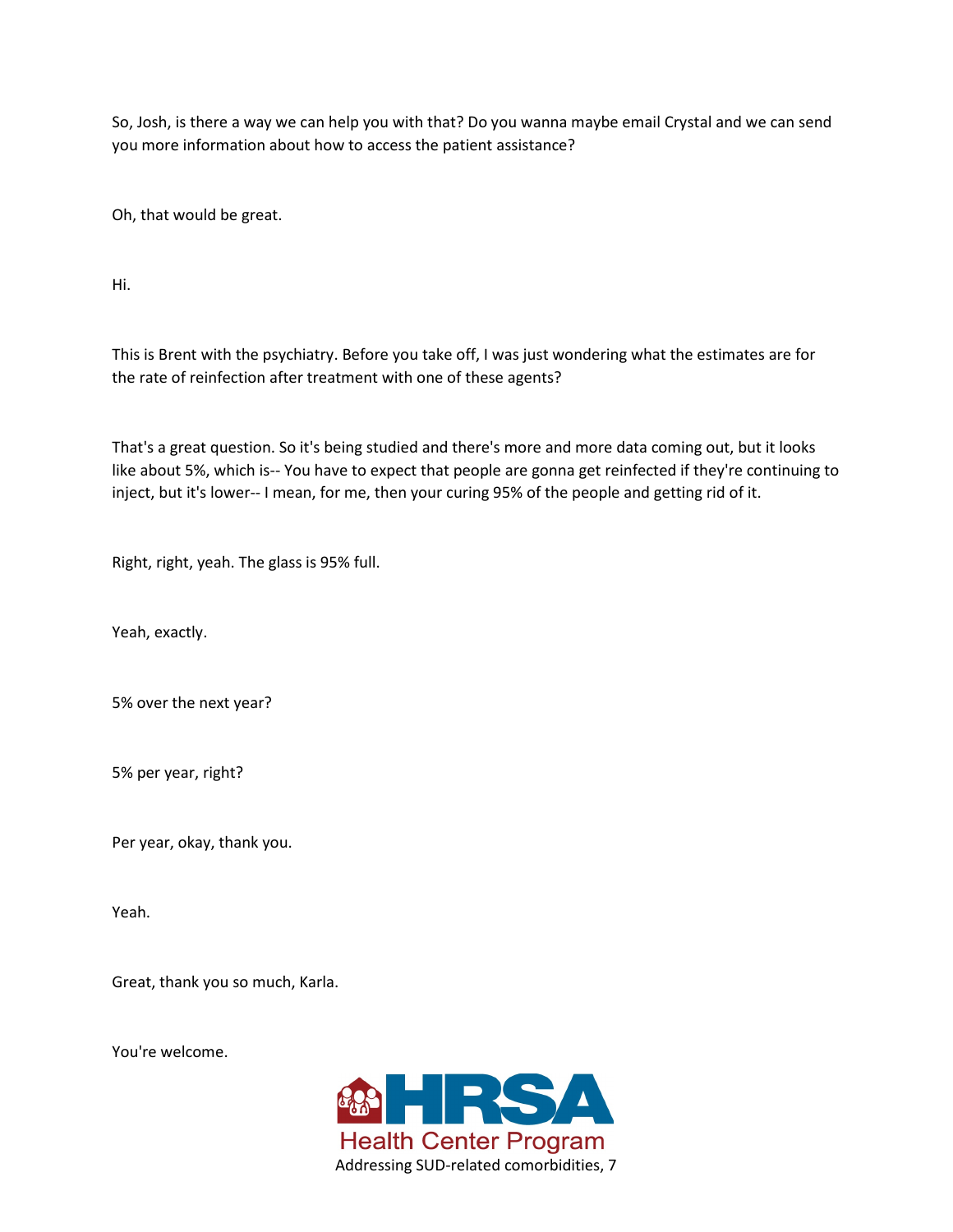That was terrific.

Thanks, you guys, be Hepatitis C treaters!

All right.

Thank you, Karla.

Shameless plug.

Shameless!

Let's see, we've had a couple of other people join us. Let me just do introductions real quick before we go on to Dr. Hager's talk. Dr. Troxler, do you wanna introduce yourself? Let's see, you're muted.

Yeah. Okay, let me get the cursor in the right spot.

Okay. Joyce Troxler down in Silver City.

Great, thanks for joining us. And then Jillian from HIRSA, can you introduce yourself?

Hello?

Hi.

Hi, this is Jillian Harvey, public health analyst at HRSA.

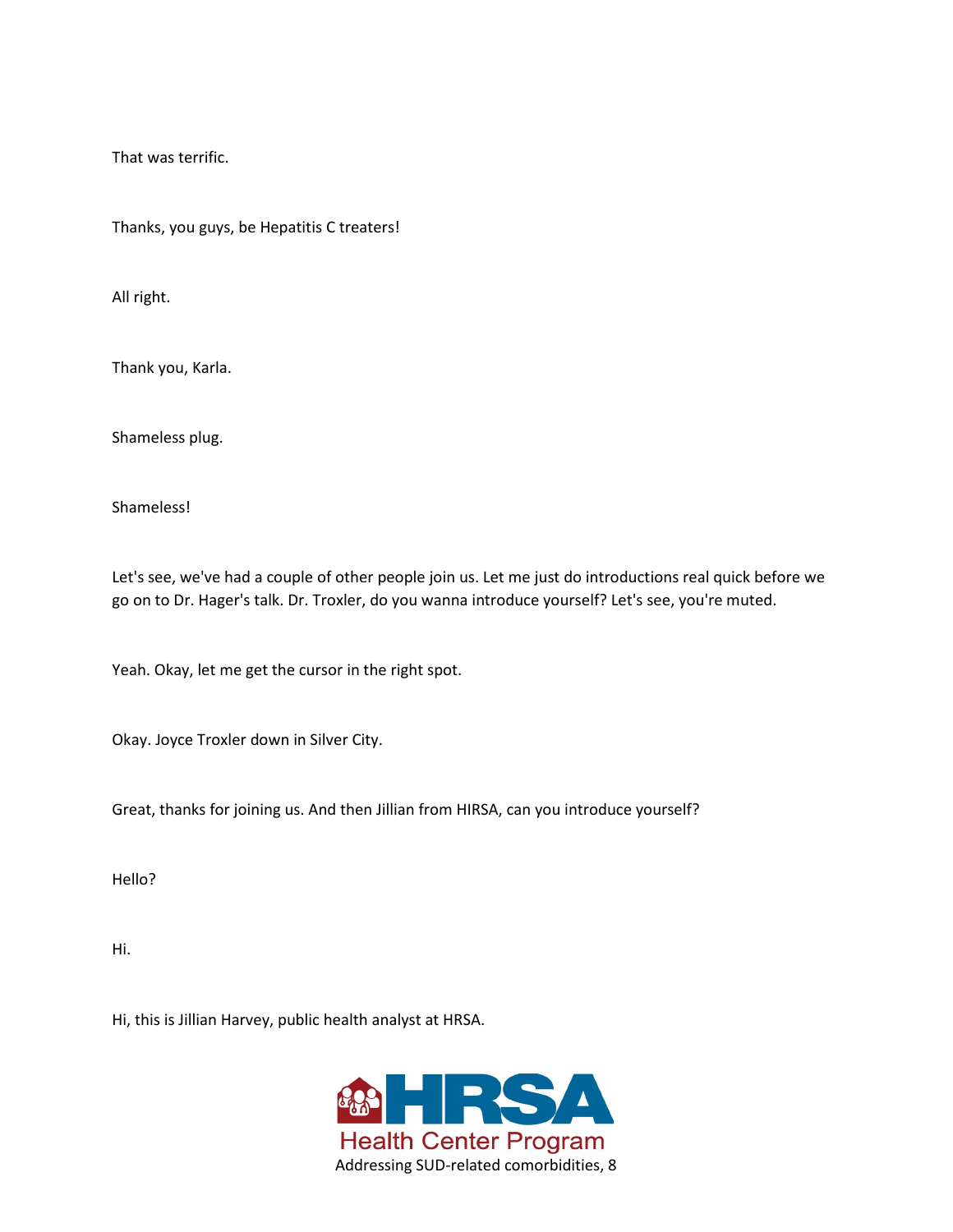Great, so nice to have you joining us, Jillian. Is there anyone else that I missed who hasn't had an opportunity to introduce themselves yet? Here we go, let's see. So somebody's just joining us. MHWFL1. Can you unmute and introduce yourself, the person who just joined us? Let's see, can you put your cursor over that microphone in the lower left corner of your screen and click on it and that'll unmute you I think. Okay, you're unmuted from our side, go ahead.

Okay, my name's Kelly Keyes, I'm a nurse practitioner. I'm in Queen Creek, Arizona, and I've just been working with the program for about three months. I think I have eight patients.

Great, wonderful, so glad to have you joining us. Thanks for signing on. Anybody else who I've missed? Okay, let's go ahead with Dr. Hager's presentation.

All righty, thank you. So while we're still on this Hepatitis C slide, I've got a perfect idea. I'll call it Harvoxone. Harvoni plus Suboxone.

MODERATOR: I think we should start manufacturing it.

DR. HAGER: Yeah, start manufacturing that one. That's a real winner.

JILLIAN: Oh.

DR. HAGER: Yeah, Harvoxone. All right, well, we've been talking about co-occurring psychiatric and substance use disorders in opioid use disorder. As you know from previous presentation, substance use disorders have a strong connection to adverse childhood events and trauma-related events, and many of these disorders will be trauma-related, as well. So when you're looking at somebody who's got a substance use disorder and they also have some psychiatric symptoms like depression or anxiety you really have to get a sense of whether or not it's being caused by the substance use disorder or being caused by an independent psychiatric disorder, or being caused by both.

So here's some basic questions that you can use in your history taking to understand this. Are the psychiatric symptoms present only during substance use disorder periods, then it's likely the psychiatric disorder due to substance use disorder. For example, somebody who has chronic alcoholism and who has depression symptoms, but before they got into alcohol they didn't have depression symptoms and when they're sober from alcohol they don't have depression symptoms. So that's probably alcoholrelated depression.

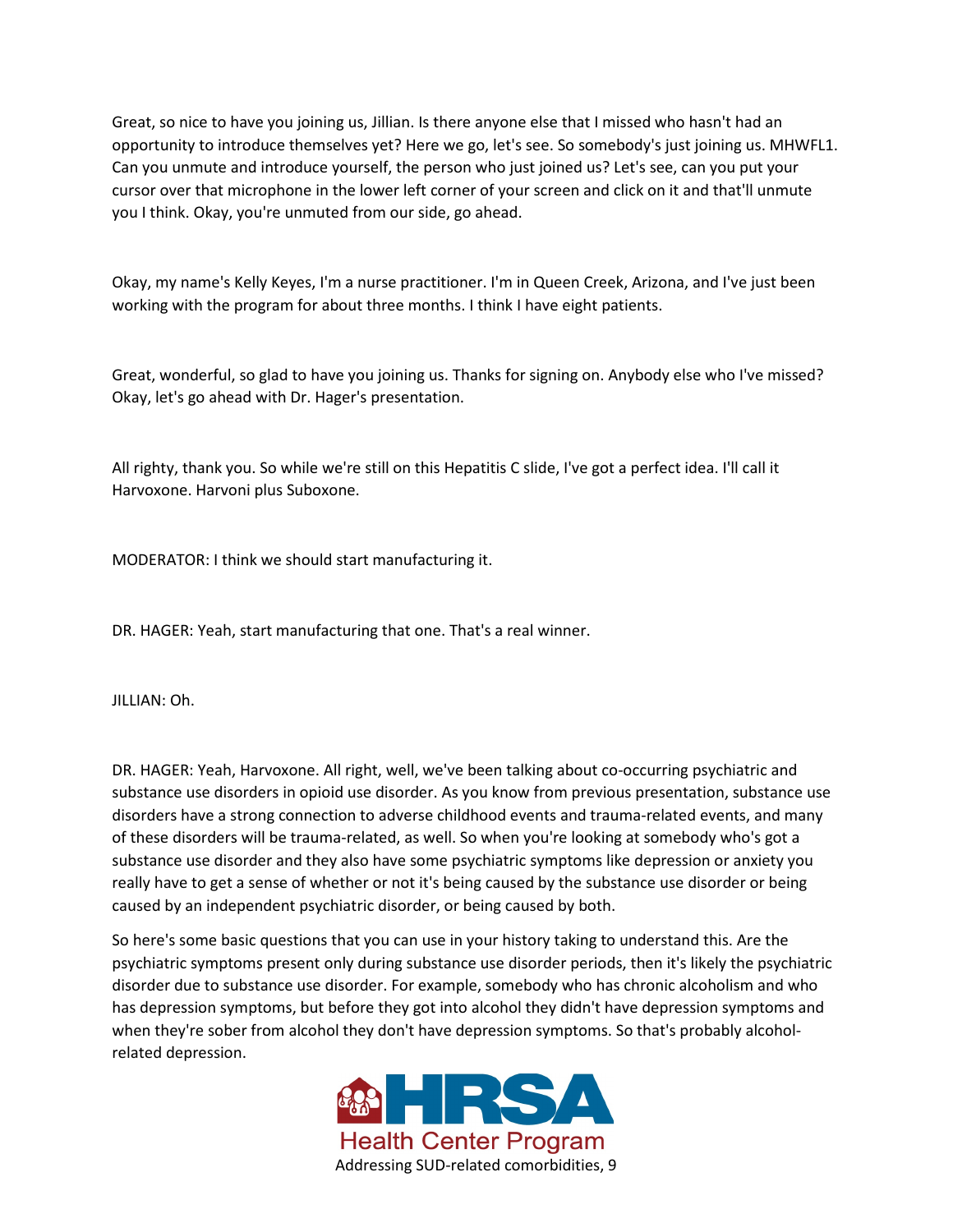Now, on the other hand, if the psychiatric symptoms are present before the substance use disorder and, or during extended periods of sobriety this is likely a co-occurring psychiatric disorder. So, for example, somebody has depression for five years and then in response to their depression they start using opiates, and then they are abstinent from opiates for three years while they're on suboxone and their depression returns, this is likely a co-occurring psychiatric disorder. And then there are instances in which there's both. There's a co-occurring psychiatric disorder plus or minus one due to substance use. So in this instance is when psychiatric symptoms are present before substance use, during extended period of sobriety, as well as during the substance use disorder.

So the example there would be somebody's who got depression at baseline, they start drinking and their depression gets worse, and then they stop drinking, their depression continues. So that is both they have. And this can be important because if you've got somebody who just has the psychiatric disorder due to the substance use then the treatment for that is treating the substance use disorder. If you've got somebody who has both, then the treatment, you'd treat both at the same time.

So psychiatric disorders are much more prevalent amongst people who have opiate use disorder than they are in the general population. And you can see here, in the blue, is the prevalence of psychiatric disorders in the general population and, in the red, is the prevalence of these psychiatric disorders in persons with opiate use disorder, and you can see marked increases in all of these disorders across depression disorders, bipolar disorder, anxiety disorders, PTSD, and personality disorders.

And then, as well, people who have opiate use disorder are also at much greater increased risk for having other substance use disorders relative to the general population. In blue, the general population, prevalence of alcohol, cannabis, cocaine, stimulant, sedative, inhalant, and hallucinogen use disorder. And then in red the prevalence of these disorders in people who also have opiate use disorder. So opiate use disorder has high, high, high comorbidity of both psychiatric and substance use disorders. Opioid use disorder increases the risk of a psychiatric disorder, and psychiatric disorders increase the risk of developing an opioid use disorder.

So if you've got somebody with a baseline psychiatric disorder then they are anywhere from five to 11 times greater at risk for developing opioid dependence. And if you have somebody with a preexisting opioid dependence then they are anywhere from four to nine times more likely to develop a psychiatric disorder so its a bi-directional relationship. So when you're treating psychiatric disorders you divide up the treatment into acute phase, continuation phase, and maintenance phase, and your treatment goal is to have durable remission of psychiatric symptoms.

Remission means the absence of symptoms for a specified period of time. So in the acute phase, which usually occurs over the course of a few months ideally, response is generally defined as a 50% or more reduction in symptoms. So, for example, a 50% or more reduction in anxiety, or 50% or more reduction in depression symptoms. Once you get a response, you should aim for remission. Remission means no symptoms over a period of, generally, it's like a month or two months. So remission from depression means no depression symptoms whatever over the course of a month or two. And then once you get somebody in remission or you get them in a fairly good response, your next job, in the continuation phase, is to prevent relapse.

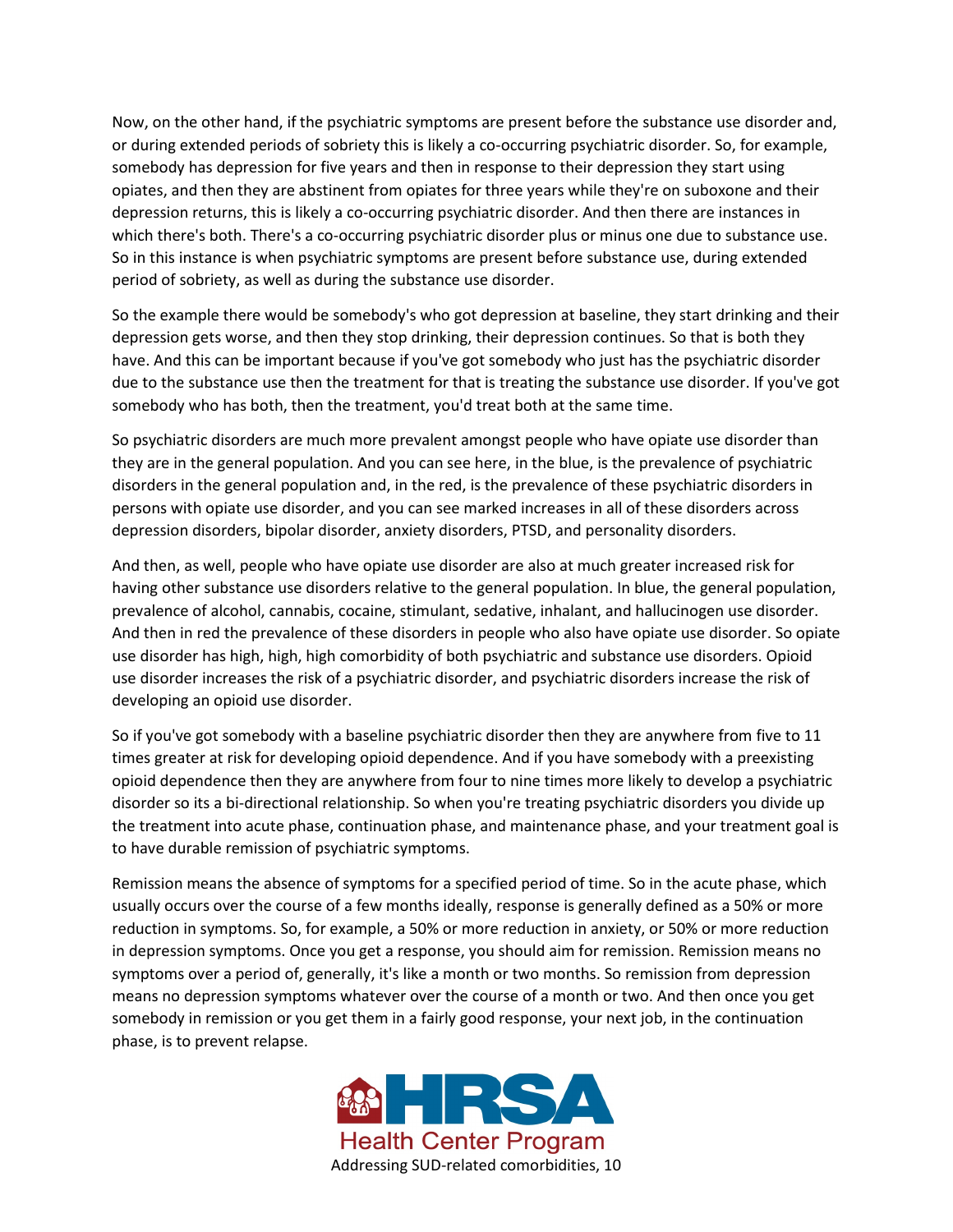So you're trying to keep them out of depression or keep them out of anxiety. And then as the years go on, the maintenance phase, the goal is very similar, prevent recurrence of the disorder. So we'll focus first on depressive disorders. And so co-occurring depressive disorders, when you treat co-occurring depressive disorders in the context of opioid use disorder, it's important to kind of look at the evidence base. And it's important to look at this because buprenorphine itself has empirical support as an antidepressant. And buprenorphine and methadone make a maintenance therapy, improve depression symptoms in opioid use disorder, whereas naltrexone maintenance therapy does not appear to worsen depressive symptoms, but doesn't really necessarily make them better.

And so when you look at the clinical trials, there's not many antidepressant medicines that actually have benefit in treating depression that comes in the context of maintenance therapy for an opioid use disorder. So imipramine and doxepin appear to be helpful for treating depression in people who are on methadone, but these same medicines plus Wellbutrin or Zoloft or Prozac did not appear to help people in Methadone maintenance in other studies. And there have been no randomized clinical trials looking at anti-depressant treatment for people with depression symptoms in buprenorphine maintenance therapy.

So one of the thoughts for treating people with co-occurring depression and opioid use disorder is to stabilize them on medication therapy for six weeks. So somebody with depression and heroin use disorder, get them on Methadone or buprenorphine and stabilize them over six weeks and see how their depression is doing at that point. And, oftentimes, the depressive disorder will remit just with opioid replacement therapy. That's what the evidence suggests. But if the depressive disorder persists then I would recommend just treating depression per established treatment guidelines. Measuring the depression at baseline, selecting an appropriate treatment, whether psychotherapy or medications and then being proactive about following up with the response to that medication treatment.

And your target is remission of depression. Here are some evidence-based treatments for depression. Psychotherapy is highly-effective for major depression and you can use cognitive behavioral therapy or interpersonal therapy or behavioral activation. You can use medications or you could add psychotherapy to medications and that appears to work better than either one alone. And the general treatment sequence is recommending psychotherapy first if you can access it and then moving on to a sequence of medications trying to maximize each one before you change to a different one.

So SSRIs are things like Paxil and Prozac and Zoloft. SNRIs are things like Effexor, Cymbalta. And if one of these medications at a maximum dose for a period of four to six weeks doesn't work you move on to the next step. And so this step-wise approach helps to improve response and remission rates. So cooccurring anxiety disorders treatment, most anxiety disorders respond quite well to psychotherapy. So psychotherapy is a treatment of choice for these things. They can also respond to medications. And the general treatment sequence for things like panic disorder is psychotherapy first and then moving on to SSRIs or SNRIs like-- SSRIs like Prozac. SNRIs like Effexor.

Same thing with social phobia. Moving from psychotherapy to the medications. Now, benzodiazepines are relatively contraindicated in medication treatment for opioid use disorder. There's about a twotimes risk of all-cause mortality if you have somebody in buprenorphine treatment and they're also

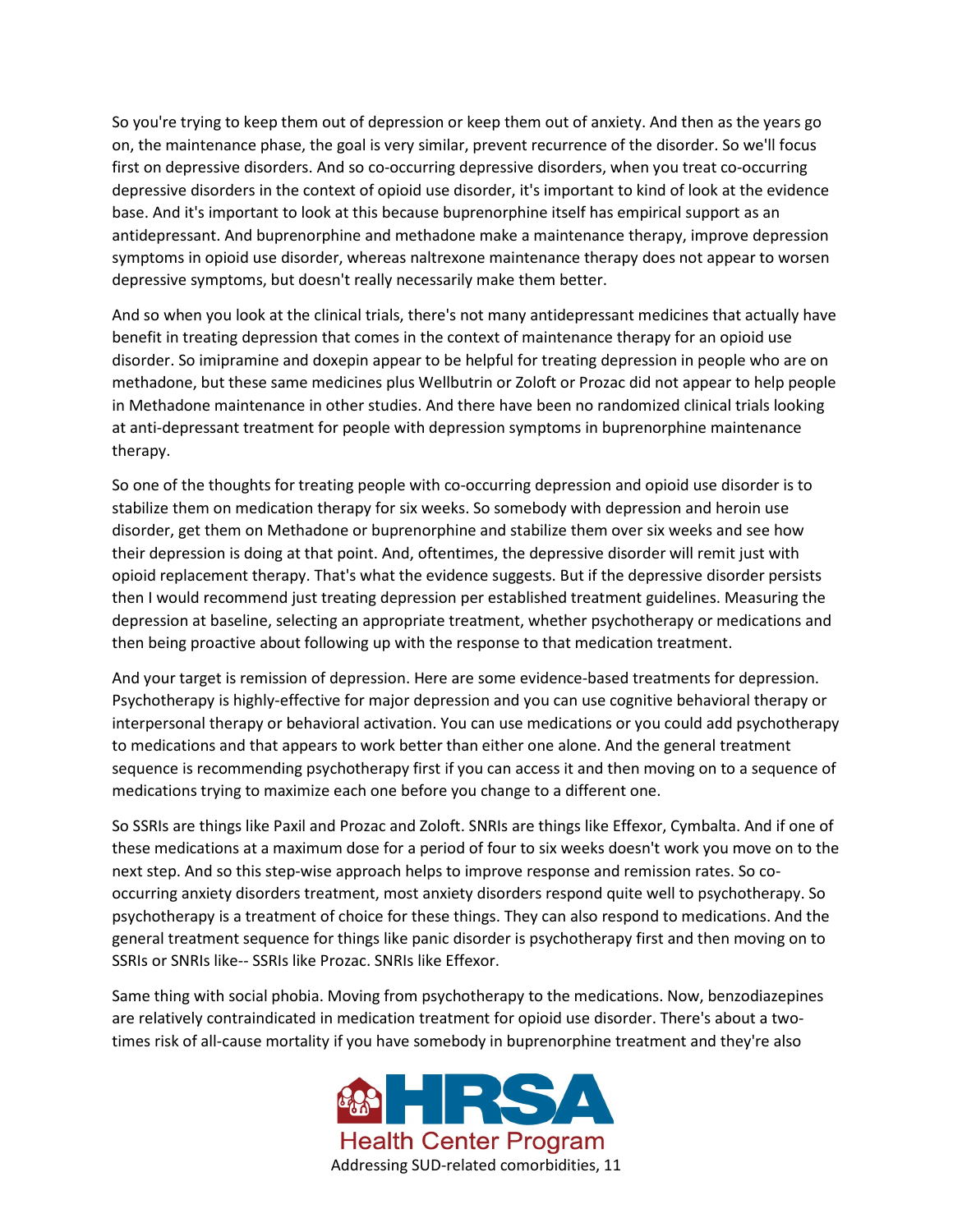being prescribed a benzodiazepine. Now, this risk is not the same with naltrexone necessarily, but we don't really have good long time date for people on maintenance naltrexone. Other antidepressants and benzodiazepines will increase their mortality. And avoid the monoamine oxidase inhibitors in medication treatment for opioid use disorder because there's a risk of serotonin syndrome. The monoamine oxidase inhibitors are used so rarely nowadays anyways so it may not be that much of an issue.

Generalized anxiety disorder is an anxiety disorder where people worry all the time. They're fretful, they're tense. They can be irritable. Psychotherapy, again, is the treatment of choice and then medication. All of these medications have come efficacy. And here's a general suggested treatment sequence for people with generalized anxiety disorder. Psychotherapy and then moving on to different medications in a stepwise spectrum. Hydroxyzine actually has pretty good evidence for treating generalized anxiety disorder. Again, avoid the benzodiazepines in medication treatment for opioid use disorder.

And there is some interesting evidence that came out that Lyrica or pregabalin was associated with a three-times increased risk of overdose death in people who were on medication therapy for opioid use disorder so that's something, to take with caution, so I'd only use Lyrica with caution on medication therapy for opioid use disorder. So co-occurring PTSD, psychotherapy, again, is the treatment of choice. There's various psychotherapies that can work for treating PTSD like cognitive behavioral therapy. PE is prolonged exposure. EMDR is eye movement desensitization reprocessing. And SS is seeking safety. There are positive trials for prolonged exposure for PTSD and methadone maintenance therapy and CBT for PTSD and buprenorphine maintenance therapy also reduces positive urines.

So there's some good evidence that treating PTSD with psychotherapy in the context of opioid replacement therapy can help both PTSD and help the opioid replacement therapy work better. Medication treatments for PTSD, prazosin can reduce nightmares and hyperarousal associated with PTSD, but it's only been studied as augmentation in other PTSD treatments. And the general treatment sequence for PTSD starts off with psychotherapy and then moves through the similar kinds of agents we were talking about before. SSRIs, SNRIs, and then ultimately TCAs if these other things don't do it.

Now, insomnia occurs quite frequently in opioid replacement therapy. About one out of five patients on buprenorphine maintenance therapy and up to 85% of patients on methadone maintenance therapy. Many people with buprenorphine maintenance can have central sleep apnea or nocturnal hypoxemia. And the same thing with methadone maintenance, many people can have central sleep apnea. And so there's no randomized clinical trials examining insomnia treatment in buprenorphine maintenance therapy. Keep in mind that medicines like Ambien and Lunesta and temazepam and so on probably will increase risk of accidental overdose death. There are some clinical trials looking at insomnia treatment in methadone maintenance.

So cognitive behavioral therapy for insomnia appears to be effective there. And there's some evidence for acupuncture and some evidence for a GABA-ergic Chinese herb. One of the strongest treatments for insomnia in general is just cognitive behavioral therapy for insomnia, and it certainly doesn't have a risk of accidental overdose death so it's a really nice thing to sort of choose first for insomnia in your

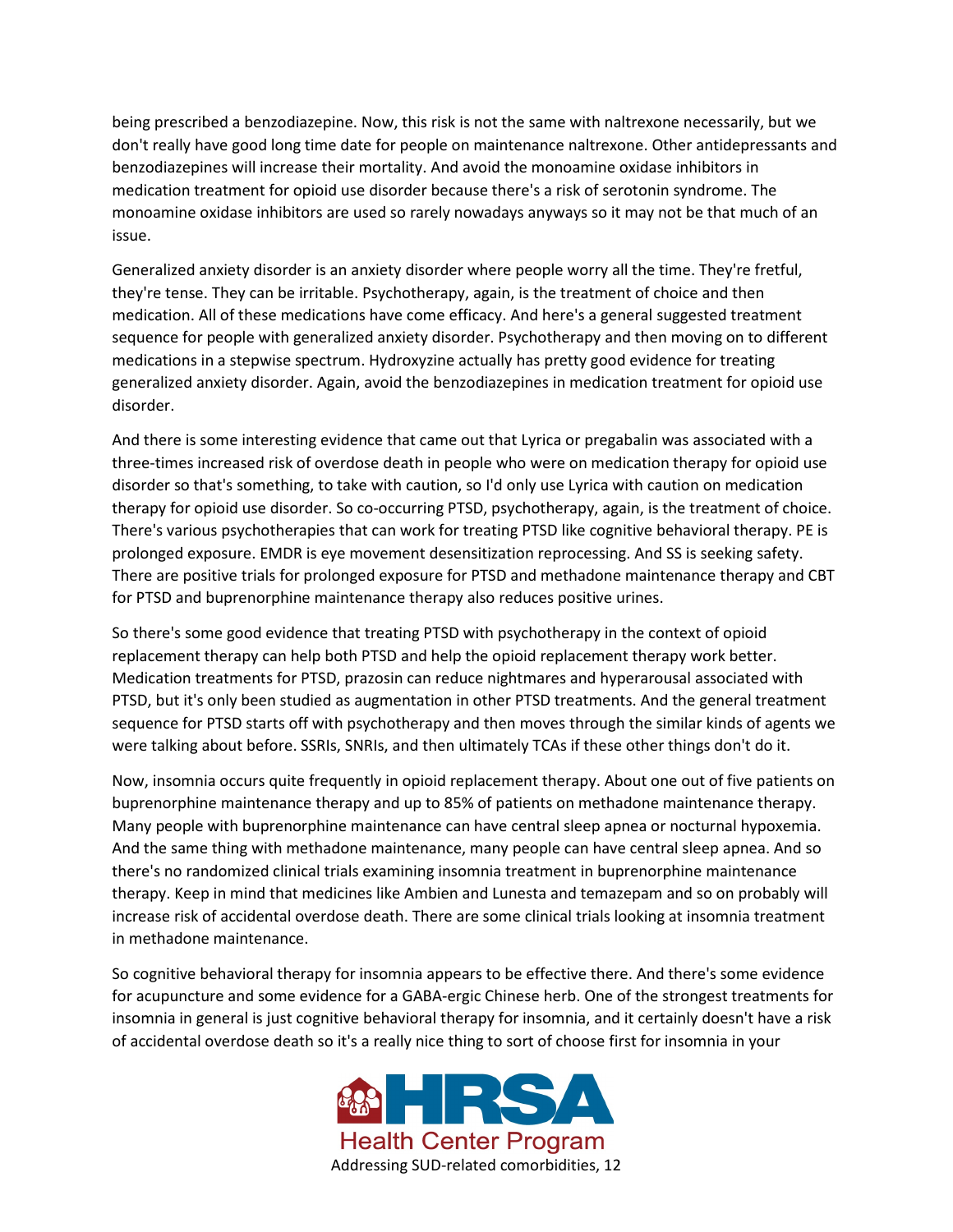patients who are on buprenorphine or methadone maintenance. So when you're treating insomnia, the first thing to do when you're thinking about people who have un-refreshing sleep or they're really tired the next day and their on opioid replacement therapy, screen them for sleep disordered breathing and treat that.

So ask them if they snore, ask them if they stop breathing or wake up gasping for air, or if their bed partner notices them stopping breathing and waking up gasping for air. Assess them for excessive daytime sleepiness. And if these things are present then it's a good idea to refer them for a sleep study and to treat whatever apnea that they might have. CBT-I or cognitive behavioral therapy for insomnia involves these ingredients. Stimulus control means learning to associate the bed only with sleep or sex as opposed to associating the bed with, oh, let me go watch a movie, or I'm gonna go play video games in bed. Sleep restriction meaning only spending time in bed that's commensurate with the time that somebody sleeps. This can be difficult at first, but then it builds up a sleep drive and people get more sleepy so then they could end up sleeping longer. Sleep hygiene just means arranging your environment so that it's conducive to sleep as opposed to prohibitive of sleep.

So limiting noise, limiting light, keeping things relatively cool in the room where you're sleeping, not drinking too much water right before you go to sleep because that'll make you have to wake up and pee, not drinking caffeine after a certain period of time, usually like afternoon, not having bright light shining in your face like a television in the bedroom. And then training people in relaxation, how to calm their minds, how to calm their bodies. And then cognitive restructuring just means many people with insomnia catastrophize about the insomnia. I can't sleep tonight, oh my god, I'm gonna have a terrible day tomorrow. This is gonna be awful. And then the next night they're like I have to sleep.

Restructuring is like, well, you know, you're actually are gonna function all right tomorrow. And, yeah, you'll be tired, but you'll get through your day. And then don't try to force yourself to sleep. And these things work in clinical trials in patients with just insomnia. CBT-I appears to work better than Ambien so it's a really strong treatment effect. Medication treatments that have some evidence for treating insomnia, and then also don't have that increased risk of overdose death. Things like doxepin, low-dose doxepin. Ramelteon is Rozerem, it's a melatonin receptor agonist. Trazodone or hydroxyzine, which works by blocking serotonin type two receptors.

And then melatonin you can use as a pretty gentle thing. And then caution with the z-drugs because there's a 1.6 times risk of overdose death in people who are on these.

So just in summary, psychiatric disorders are highly common in people with opioid use disorder. Psychiatric disorders and opioid use disorder reciprocally increase the risk of each other. There's limited direct literature on psychiatric disorders treatment and opioid use disorder with or without medication therapy. So the general suggestion, stabilize the opioid use disorder using medication therapy. Select psychotherapy as a first-line treatment in things like major depression, anxiety disorders, PTSD and insomnia, if you have psychotherapy available to you. And then caution with the medications like pregabalin, the zolpidem, eszopiclone drugs. Avoid benzodiazepines, and then if psychotherapy is either not available or if it's something that the patient is unable to tolerate or unwilling to participate in, use